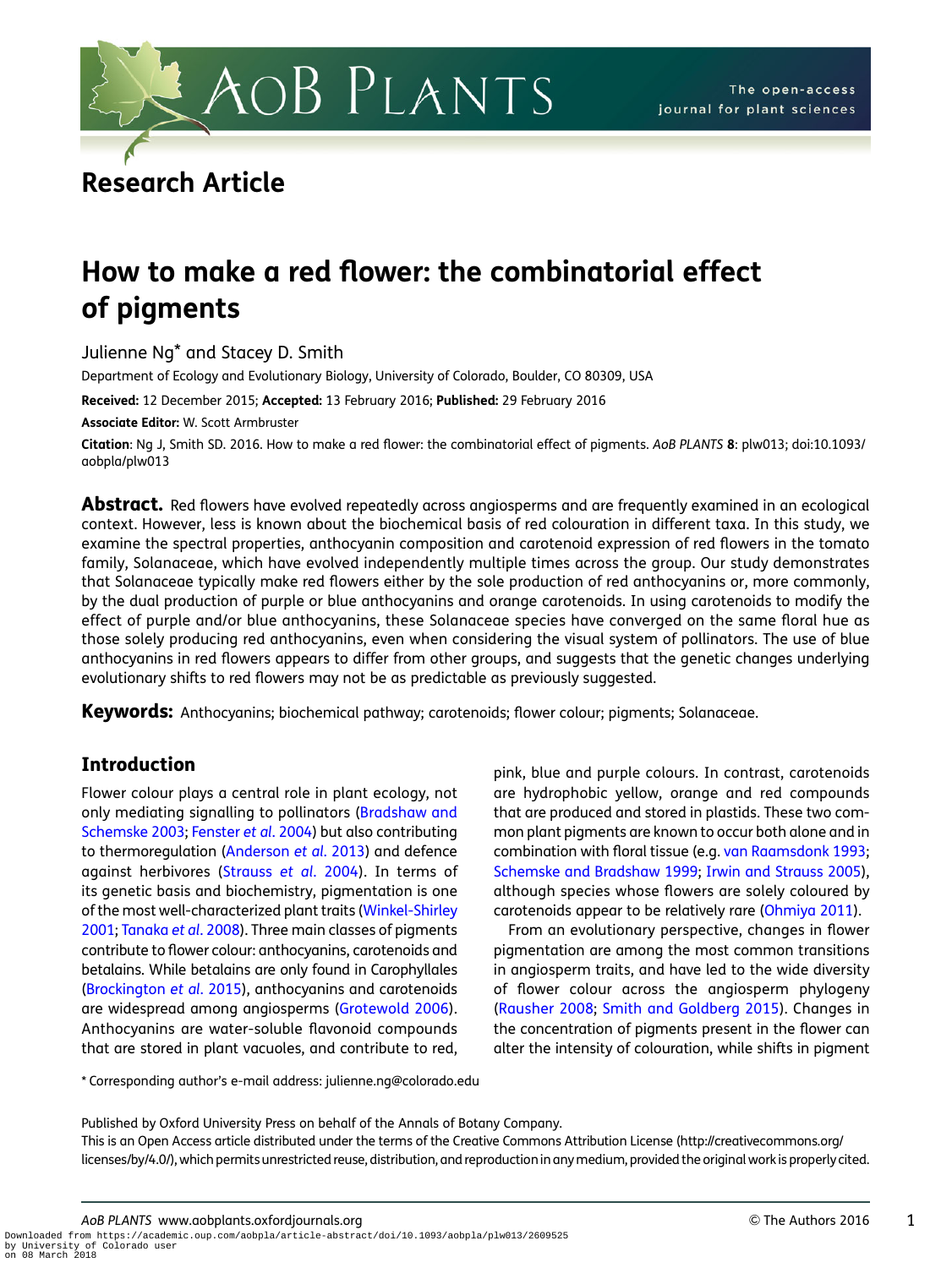composition (i.e. the presence or absence of different anthocyanins, carotenoids or betalains) can alter the floral hue (Tanaka et al. 2008; Streisfeld and Rausher 2009b; Yuan et al. 2013). Additional factors such as cellular pH and co-pigments can modify the colours of these pigments and thus also affect floral hue (Forkmann 1991; Mol et al. 1998; Whitney and Glover 2007). At a macroevolutionary scale, frequent shifts in flower colour have resulted in widespread patterns of convergent evolution, with similar colours evolving multiple times independently, even within the same family or genus (Perret et al. 2003; Wilson et al. 2007; Tripp and Manos 2008).

Here, we focus on the biochemistry of red flowers, which have evolved repeatedly in angiosperms and are found in at least 65 families (Cronk and Ojeda 2008). Although red flower colouration has been frequently examined in an ecological context (e.g. Grant 1966; Campbell et al. 1997; Rodríguez-Gironés and Santamaría 2004), less is known about the biochemical basis of red colouration in different taxa. In some lineages, red flowers have evolved through the production of 'red' pelargonidin-based anthocyanins (Fig. 1) (e.g. Smith and Rausher 2011; Wessinger and Rausher 2015). In other species, red flowers are produced by the joint expression of anthocyanins and yellow – orange carotenoids. For example, red-coloured Mimulus flowers are due to the combination of carotenoids and mono- and di-hydroxylated anthocyanins derived from pelargonidin and cyanidin, respectively (Bradshaw and Schemske 2003; Streisfeld and Rausher 2009a). Overall, these findings suggest that different classes of pigments (e.g. carotenoids and anthocyanins) and/or different types of anthocyanins can be combined in various ways to make the same floral hue. However, the relative importance of carotenoid production, anthocyanin composition or other mechanisms for generating red colouration in flowers across different taxa remains unclear.

This study uses the tomato family, Solanaceae, to examine the range of anthocyanins in red flowers and the types of anthocyanins that co-occur with carotenoid pigments in these taxa. Recent phylogenetic studies indicate that red flowers have independently evolved at least 30 times in the family, and these origins are clustered within the last 10 million years of the family's roughly 50 million year history (Särkinen et al. 2013; Ng and Smith 2016). Both anthocyanin and carotenoid pigments are known to contribute to the diversity of flower colouration in Solanaceae (e.g. Beale et al. 1941; Ando et al. 1999; Ohmiya 2011), and indeed both classes of pigments have been documented in red-flowered species, with anthocyanins and the dual production of both anthocyanins and carotenoids most frequently used (Ng and Smith 2016). Here, we examine spectral properties, anthocyanin composition and carotenoid expression in



Figure 1. Simplified version of the flavonoid biosynthetic pathway showing the production of the three major types of anthocyanin pigments (the glycosides of anthocyanidins): those derived from pelargonidin (mainly red), from cyanidin (mainly purple) and from delphinidin (mainly blue). These are distinguished by their level of hydroxylation: one B-ring hydroxyl group for pelargonidin, two for cyanidin, three for delphinidin. Arrows indicate enzymatic reactions with enzymes shown in boxes, and products and precursors outside of boxes. ANS, anthocyanidin synthase; CHI, chalcone isomerase; CHS, chalcone synthase; DFR, dihydroflavonol-4-reductase; DHK, dihydrokaempferol; DHM, dihydromyricetin; DHQ, dihydroquercetin; F3H, flavanone 3-hydroxylase; F3′ H, flavonoid 3′ -hydroxylase; F3′ 5′ H, flavonoid 3′ ,5′ -hydroxylase.

27 species that represent 24 of the estimated 30 independent origins of red colouration in Solanaceae to address three specific questions: (i) Does floral hue vary depending on the type of pigments present, i.e. do different pigment pathways lead to different shades of red? (ii) In red-flowered species that produce anthocyanins, what is the range of anthocyanin types in terms of hydroxylation? (iii) Does the type of anthocyanin depend on the presence or absence of carotenoids? We predict that yellow – orange carotenoids may commonly combine with blue and purple (cyanidin- and delphinidin-based) anthocyanins to result in an overall red floral hue. In contrast, red pelargonidin pigments alone may be sufficient to produce a red flower.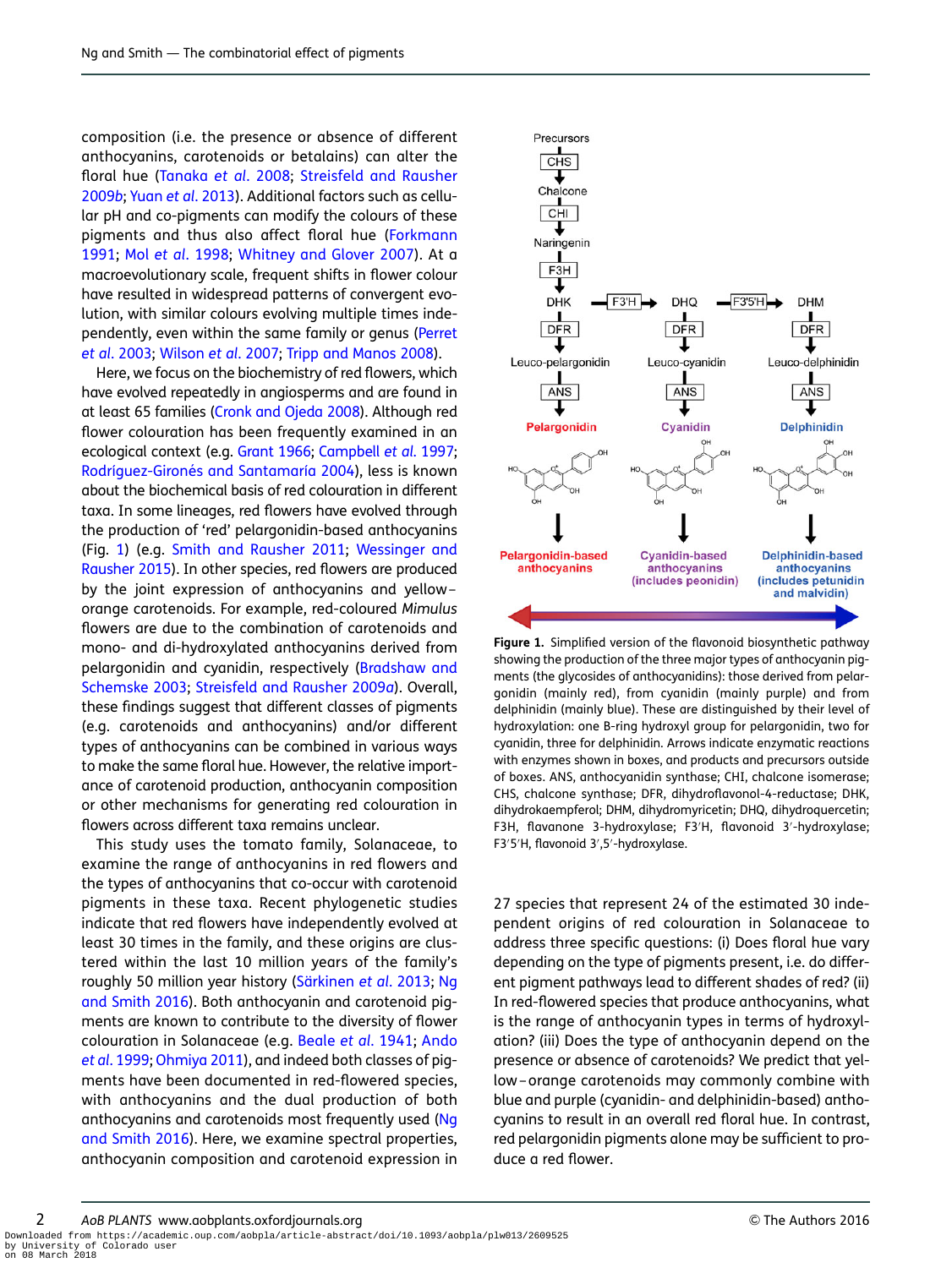# **Methods**

### Sampling

We obtained floral tissue from 27 red-flowered Solanaceae species from the field, greenhouse-grown individuals and herbarium specimens [see [Supporting](http://aobpla.oxfordjournals.org/lookup/suppl/doi:10.1093/aobpla/plw013/-/DC1) [Information—Table S1\]](http://aobpla.oxfordjournals.org/lookup/suppl/doi:10.1093/aobpla/plw013/-/DC1). These species comprise representatives from all 12 genera in which red flowers independently evolved. As we were interested in the pigments involved in producing red flower colouration, we included species that are polymorphic for red colouration and those in which the corolla was partly red [see [Sup](http://aobpla.oxfordjournals.org/lookup/suppl/doi:10.1093/aobpla/plw013/-/DC1)[porting Information—Table S1](http://aobpla.oxfordjournals.org/lookup/suppl/doi:10.1093/aobpla/plw013/-/DC1)]. For these species, we only conducted analyses using the red morph and the part of the corolla that was red, respectively.

### Characterizing anthocyanin types in red floral tissue

We used high-performance liquid chromatography (HPLC) to determine the range of anthocyanin types produced in red floral tissue across Solanaceae as well as their relative abundance. Anthocyanins are glycosylated forms of anthocyanidins, which may have one or more sugar moieties. Although there are many anthocyanins, most are derived from one of the six common anthocyanidins (pelargonidin, peonidin, cyanidin, petunidin, malvidin and delphinidin) (Gould et al. 2009). These six compounds fall into three major types based on their level of hydroxylation: (i) 'red' pelargonidin with one hydroxyl group; (ii) 'purple' cyanidin and its methylated derivative peonidin, which both have two hydroxyl groups; and (iii) 'blue' delphinidin and its methylated derivatives, petunidin and malvidin, which all have three hydroxyl groups (Fig. 1). We used HPLC to quantify each of the six anthocyanidins, and then grouped these into the three main anthocyanidin types (derived from pelargonidin, cyanidin or delphinidin; Fig. 1). For our analyses, we calculated the relative proportion of each anthocyanidin type found in the floral tissue of each species.

We conducted HPLC analyses using dried corolla tissue. For living collections, we collected corolla material in silica gel to desiccate. We used floral tissue from herbarium specimens for species from which we were unable to obtain fresh tissue [see [Supporting Information—Table](http://aobpla.oxfordjournals.org/lookup/suppl/doi:10.1093/aobpla/plw013/-/DC1) [S1\]](http://aobpla.oxfordjournals.org/lookup/suppl/doi:10.1093/aobpla/plw013/-/DC1). Floral herbarium tissue that remains coloured still has anthocyanins present (Ng and Smith 2016) and while the amount of anthocyanins is likely to degrade over time, our aim was to identify the type and relative proportion of anthocyanidins present, rather than to quantify the absolute amount. We extracted anthocyanidins from floral tissue following protocols outlined in Harborne (1984). We dried and re-eluted the extracts in 100  $\mu$ L methanol with 1 % HCl. Following a protocol in A.E. Berardi, S. Hildreth, B.S.J. Winkel and S.D. Smith (in review), we analysed 50  $\mu$ L with an Agilent Technologies 1260 Infinity liquid chromatography system with a photodiode array scanning from 200 to 600 nm at a step of 2 nm, and a 100  $\times$  4.6 mm Chromolith Performance RP-18 endcapped column (EMD Chemicals, Darmstadt, Germany) at a flow rate of 1.1 mL min $^{-1}\!.$  We used solvent A (HPLC-grade water and 2 % trifluoroacetic acid, v/v) and solvent D (1-propanol and 0.1 % trifluoroacetic acid, v/v) to separate the anthocyanidins by gradient elution at 30 $\degree$ C using the following programme: 0 % D from 0 to 8 min, increase to 7 % from 8 to 15 min, increase to 13 % from 15 to 18 min, increase to 15 % from 18 to 19 min, increase to 17 % from 19 to 20 min, increase to 27.5 % from 20 to 21 min, increase to 90 % from 21 to 27 min, increase to 95 % from 27 to 28 min and decrease to 0 % from 28 to 30 min. We used a standard solution of the six common anthocyanidins (Extrasynthese, Genay, France) to compare and identify the resulting peaks at 520 and 540 nm.

### Scoring the presence of carotenoids in floral tissue

Information on carotenoid presence in red-flowered taxa was taken from Ng and Smith (2016), who identified carotenoids from both fresh and herbarium tissue. We scored one additional species (Nicotiana glauca) using material sampled from the Steere herbarium (NY), as fresh floral tissue was unavailable [see [Supporting Information—Table](http://aobpla.oxfordjournals.org/lookup/suppl/doi:10.1093/aobpla/plw013/-/DC1) [S1](http://aobpla.oxfordjournals.org/lookup/suppl/doi:10.1093/aobpla/plw013/-/DC1)]. To identify the presence of floral carotenoids, we followed Ng and Smith's (2016) technique of examining petal cells using light microscopy. Carotenoids are produced and stored in chromoplasts and, therefore, appear in petal cells as discrete, coloured intracellular compartments (Tanaka et al. 2008). By examining herbarium tissue in both a dried and rehydrated state, we have previously shown that carotenoid presence can be reliably identified from herbarium specimens (Ng and Smith 2016).

### Comparing floral hue between different pigment pathways

We used phylogenetic comparative methods to test whether hue differed significantly depending on the pathway used to produce red colouration (i.e. only anthocyanins or dual production of anthocyanins and carotenoids). We computed measures of hue based on the spectral reflectance data from Ng and Smith (2016). These data are available for 22 of the 27 total species as reflectance can only be measured from fresh (not herbarium) tissue [see [Supporting Information—Table](http://aobpla.oxfordjournals.org/lookup/suppl/doi:10.1093/aobpla/plw013/-/DC1) **[S1](http://aobpla.oxfordjournals.org/lookup/suppl/doi:10.1093/aobpla/plw013/-/DC1)]**. First, we considered  $\lambda_{Rmid}$  (the reflectance at the midpoint between the minimum and maximum reflectance), which is a common metric that has been used to characterize colour in a range of taxa (e.g. Pryke et al. 2001; Hofmann et al. 2006; Cummings 2007; Ng et al. 2013). Red flowers should have higher reflectance in the red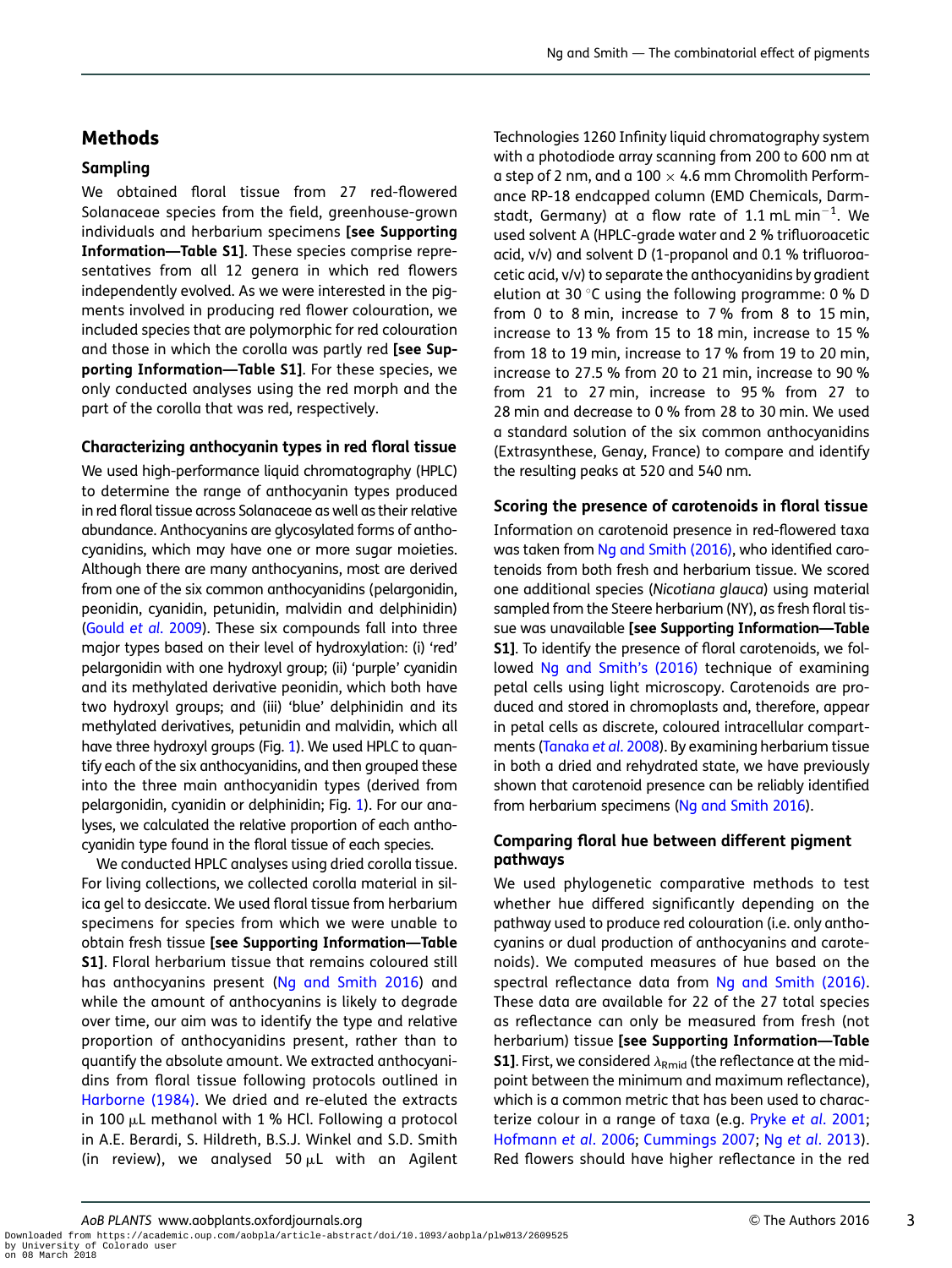portion of the visible spectrum (650 –700 nm) and thus high  $\lambda_{Rmid}$  values. Given that the hue of a flower may be perceived differently by different pollinators, we also computed two measures considering hummingbird and bee visual systems. Hummingbirds use four types of cones for colour perception (UV, short-, medium- and long-wavelength sensitive), and therefore, to visualize a hummingbird's perception of flower colour, flower colour reflectance can be plotted in tetrahedral colour space. Within this space, hue can be calculated as the horizontal, azimuth angle from the positive  $X$ -axis ( $\theta$ ) (Endler and Mielke 2005; Stoddard and Prum 2008). We used visual system data (spectral sensitivities for each of the four cone types) from the hummingbird, Sephanoides sephanoides (Herrera et al. 2008). Unlike birds, bees have three photoreceptors (UV, short- and medium-wavelength sensitive), and floral reflectance can be plotted in a twodimensional colour hexagon. In bee colour space, hue is the angle around the origin (Chittka 1992). We used visual system data for the honey floral, Apis mellifera (Menzel and Backhaus 1991), for calculating floral hue from the bee's perspective.

We estimated the effect of pathway type on the three measures of hue using phylogenetic analysis of variance (ANOVA) (Garland et al. 1993). Unlike standard ANOVA, these methods account for non-independence among data points due to shared evolutionary history (Felsenstein 1985). We used the phylogeny from Ng and Smith (2016) and pruned the tree to only include the 27 study species. In these analyses, hue was treated as the response variable and the pathway (sole anthocyanins, or dual anthocyanins and carotenoids) as the predictor. We applied two models of trait evolution: Brownian motion (Felsenstein 1985), which assumes that the variance –covariance matrix is directly predicted by the branch lengths, and the Ornstein –Uhlenbeck (OU) model, which allows the matrix to be scaled to fit the pattern of trait variation (Martins and Hansen 1997). We also conducted these analyses assuming no phylogenetic effect (equivalent to a standard ANOVA). All ANOVAs were performed using the gls function (nlme package) in R (R Development Core Team 2014; Pinheiro et al. 2015). We then compared the fit of each model using Akaike information criterion (AIC) scores, whereby we considered models to be significantly different if the difference between AIC scores ( $\Delta AIC$ ) was greater than two units (Burnham and Anderson 2002).

### Determining the relationship between anthocyanin composition and carotenoid presence

We used similar phylogenetic statistical analyses to test the relationship between the presence of carotenoids and the type of anthocyanin produced. Specifically, we

hypothesized that red flowers with floral carotenoids would contain purple or blue (cyanidin- or delphinidinbased, respectively) anthocyanins, while those without the modifying effect of yellow –orange carotenoids would require red pelargonidin-based anthocyanins to achieve the same hue. To investigate this hypothesis, we conducted univariate and multivariate ANOVAs as described in the previous section. In this case, we treated the presence or absence of carotenoids as predictor variables and the relative abundance of the three anthocyanidin types as response variables. We did not include Schizanthus grahamii in any of our analyses, as we were unable to score carotenoid presence or absence in this species [see [Supporting Information—Table S1\]](http://aobpla.oxfordjournals.org/lookup/suppl/doi:10.1093/aobpla/plw013/-/DC1). All multivariate analyses of variance (MANOVAs) and ANOVAs were again conducted with the gls function in R with AIC used to assess the fit of each model.

## Results

#### Anthocyanidins and carotenoids in red floral tissue

We found pelargonidin-, cyanidin- and delphinidin-based anthocyanins in red-flowered Solanaceae that included five of the six common anthocyanidins [delphinidin, cyanidin, petunidin, pelargonidin and malvidin; Fig. 2, see [Supporting Information—Table S1](http://aobpla.oxfordjournals.org/lookup/suppl/doi:10.1093/aobpla/plw013/-/DC1)]. Delphinidin-based anthocyanins were most commonly produced, either alone or in combination with cyanidin-based anthocyanins. On the other hand, relatively few species produced pelargonidin-based anthocyanins and, when they did, pelargonidin was rarely produced alone. Instead, pelargonidin was more often found with cyanidin-based anthocyanins. We did not find any flowers that produced pelargonidin- and delphinidin-based anthocyanins together, and two of the red-flowered Solanaceae did not produce any anthocyanins. Our findings are consistent with previous studies that have reported the anthocyanidins in six of the red-flowered Solanaceae (Robinson and Robinson 1934; Beale et al. 1941; Miller et al. 1967; Ando et al. 1999, 2000; Waterworth and Griesbach 2001; Smith and Rausher 2011), with the exception of finding delphinidin to be additionally present in Calibrachoa parviflora (Waterworth and Griesbach 2001).

We found that N. glauca, which was not sampled in our previous survey, produces carotenoids as well as anthocyanins. This brings the total number of species that produce both anthocyanins and carotenoids to 13 out of 27 species, while 11 solely produce anthocyanins [Fig. 2, see [Supporting Information—Table S1](http://aobpla.oxfordjournals.org/lookup/suppl/doi:10.1093/aobpla/plw013/-/DC1)].

#### Hue of flowers using different pathway types

We found a general trend that red flowers that produced both carotenoids and anthocyanins had a shorter  $\lambda_{Rmid}$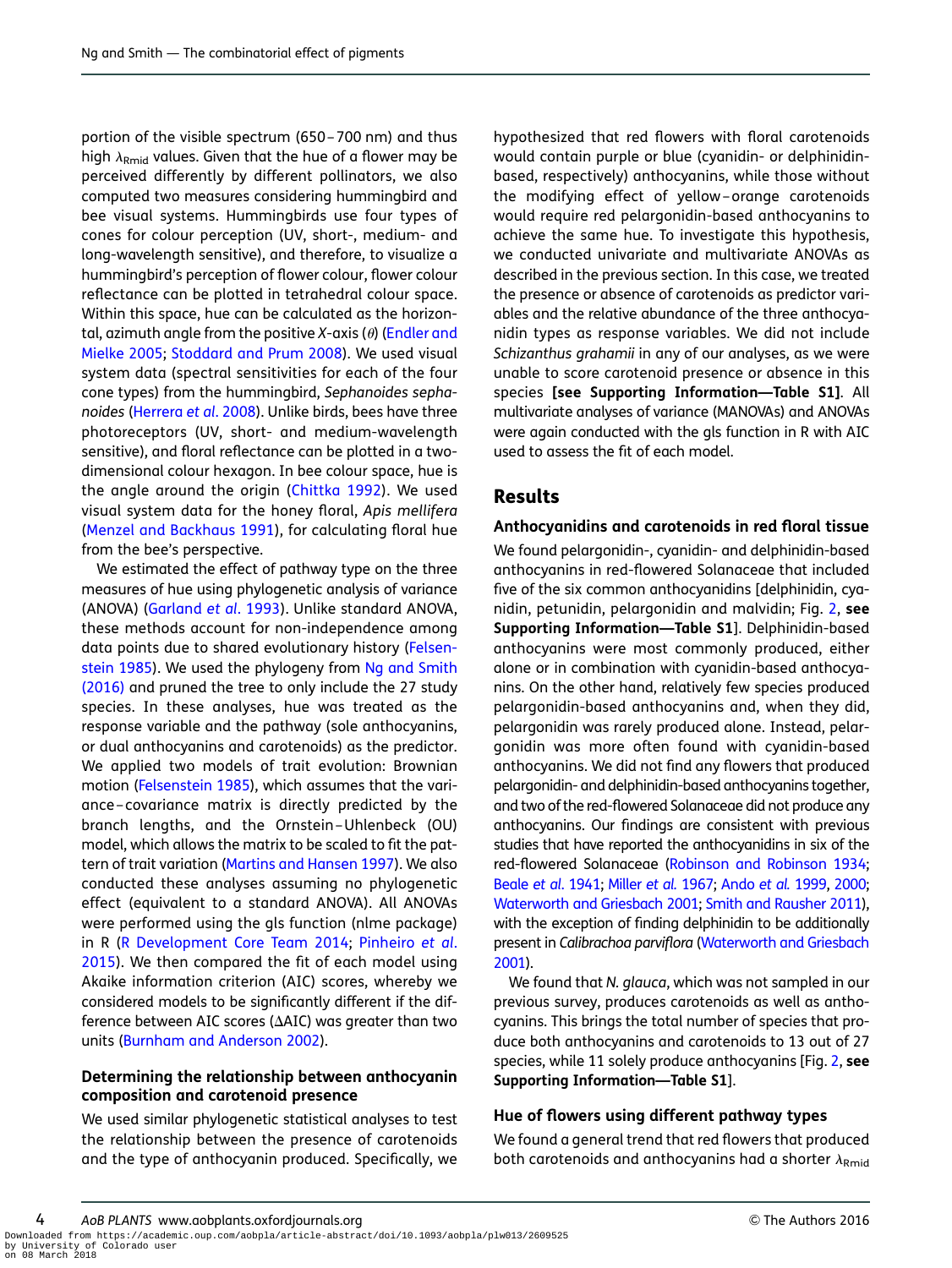

Figure 2. Phylogenetic relationships of red-flowered Solanaceae from a maximum likelihood analysis by Ng and Smith (2016) with all non-red-flowered species pruned from the tree. Bar charts indicate the proportion of pelargonidin (red), cyanidin (purple) and delphinidin (blue) found in the floral tissue, with no bars indicating that the floral tissue had no anthocyanins. Orange circles represent the presence of carotenoids in the floral tissue. Thicker branches of the phylogeny indicate maximum likelihood bootstrap support greater than or equal to 70 %. The scale bar indicates time in millions of years (MY). Schizanthus grahamii was included although we were not able to score carotenoid presence/absence for this species (indicated by the question mark).

(towards more orange – red hues) than those flowers that solely produced anthocyanins [Fig. 3A and D, see [Supporting Information—Fig. S1](http://aobpla.oxfordjournals.org/lookup/suppl/doi:10.1093/aobpla/plw013/-/DC1)]. This trend of a shift in hue was also found when considering hue under a hummingbird and bee visual model (Fig. 3B, C, E and F). However, for all metrics of hue, the non-phylogenetic ANOVA showed that there was no significant difference in hue between red flowers that solely produced anthocyanins and those that additionally produced carotenoids  $[P > 0.05;$  see [Supporting](http://aobpla.oxfordjournals.org/lookup/suppl/doi:10.1093/aobpla/plw013/-/DC1) [Information—Table S2](http://aobpla.oxfordjournals.org/lookup/suppl/doi:10.1093/aobpla/plw013/-/DC1)]. Similarly, the phylogenetic ANOVA conducted using an OU model, which was a better fit than Brownian motion ( $\Delta AIC = 7.88 - 40.28$ ), also supported the conclusion that the hue of red Solanaceae flowers does not significantly vary with the presence or absence of carotenoids  $[P > 0.05;$  see [Supporting Information—](http://aobpla.oxfordjournals.org/lookup/suppl/doi:10.1093/aobpla/plw013/-/DC1) [Table S2](http://aobpla.oxfordjournals.org/lookup/suppl/doi:10.1093/aobpla/plw013/-/DC1)].

#### The relationship between anthocyanin composition and carotenoid presence

Multivariate and univariate ANOVAs support a trade-off between the presence of carotenoids and floral anthocyanin composition. Both non-phylogenetic MANOVAs and phylogenetic MANOVAs with the OU model were a better fit than those with a Brownian motion model  $(\Delta AIC = 55.08 - 56.95)$  and were indistinguishable from one another ( $\Delta AIC < 2$ ). Both of these models suggested that the presence or absence of floral carotenoids had a significant effect on the type of anthocyanins produced  $[P = 0.02 - 0.04;$  see [Supporting Information—Table S3](http://aobpla.oxfordjournals.org/lookup/suppl/doi:10.1093/aobpla/plw013/-/DC1)]. The ANOVAs with individual anthocyanin types suggested that this effect was driven by a difference in the proportion of pelargonidin produced ( $P = 0.02 - 0.04$ ). These results follow the pattern shown in Fig. 2, where red-flowered species that primarily produce 'red' pelargonidin-based pigments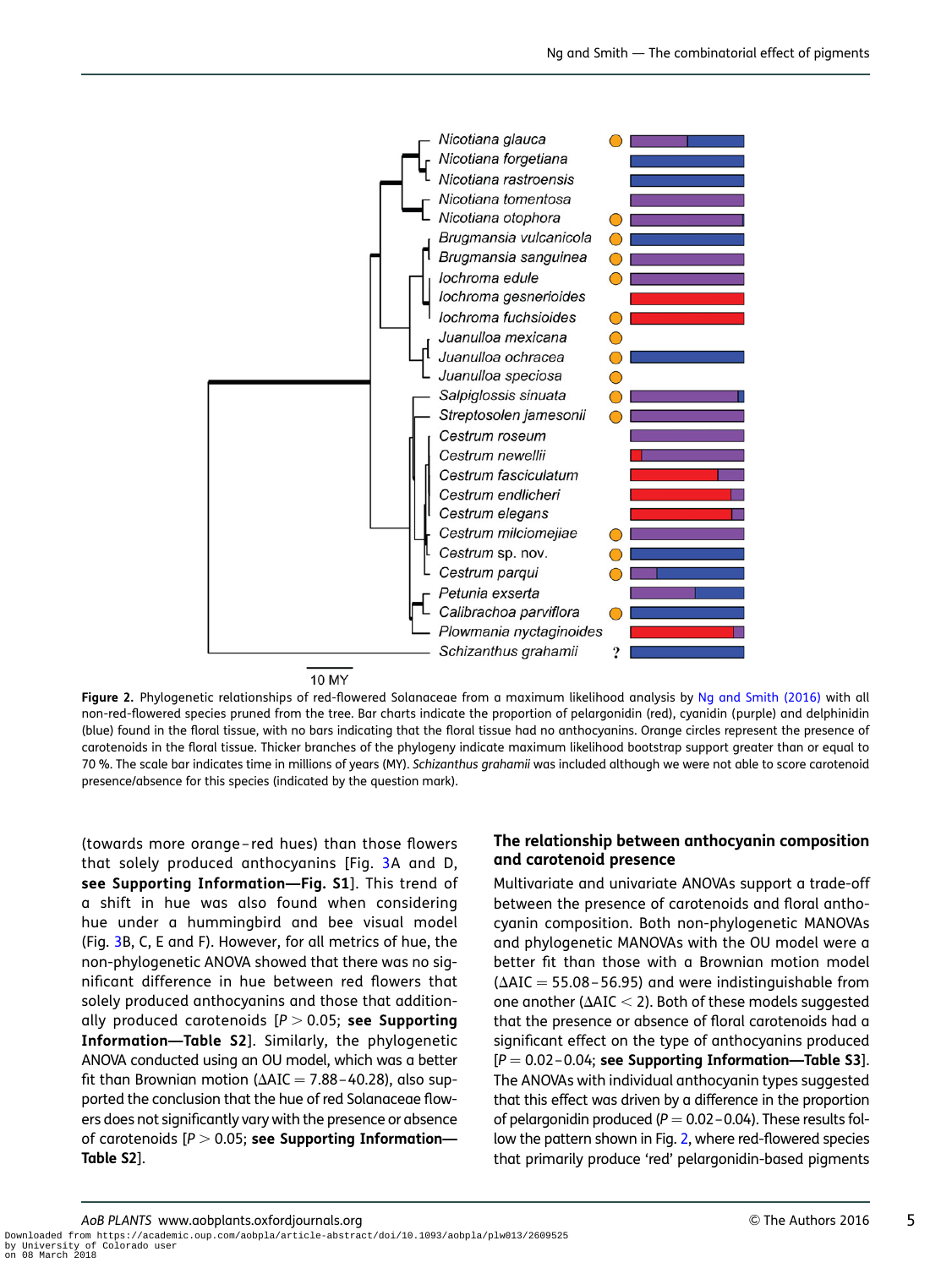

Figure 3. Boxplots showing the hue of red Solanaceae flowers that solely produce anthocyanins and those that dually produce anthocyanins and carotenoids (A-C). Hue is represented by three metrics:  $\lambda_{\text{Rmid}}$  (A and D), and as perceived by hummingbird ( $\theta$ ; B and E) and bee ( $\theta$ ; C and F). (D) Reflectance spectra averaged across species that produce anthocyanins (red circles) and those that produce both anthocyanins and carotenoids (grey circles), with red and black lines indicating  $\lambda_{Rmid}$  for each spectral curve, respectively. Vertical bars represent standard deviation. Flower colour is also shown in hummingbird tetrahedral space (E) and bee hexagon space (F) with black circles representing anthocyaninproducing flowers and grey circles representing flowers that produce both anthocyanins and carotenoids. The smaller dark grey circle in the colour spaces indicates the achromatic centre. The corners of both colour spaces indicate the excitation of photoreceptors: (E) blue, green, red and purple circles represent short, medium, long and ultraviolet wavelength, respectively; (F) UV, ultraviolet; UV-B, UV-blue; B, blue; B-G, blue-green; G, green; UV-G, UV-green.

typically do not have carotenoid expression (5 of 6 species), while the remaining species, which produce only 'purple' cyanidin- or 'blue' delphinidin-derived anthocyanins, tend to additionally express carotenoids (12 of 18 species). We found no relationship in the univariate ANOVAs between the proportion of cyanidin or delphinidin produced and the presence of carotenoids ( $P > 0.05$ ). This is not surprising given the wide variation in proportions of these two anthocyanidin classes among the carotenoid-expressing set of taxa (Fig. 2).

## **Discussion**

Our study demonstrates that red flowers in Solanaceae produce five of the six common anthocyanidins, spanning all three hydroxylation levels. Many of these red-flowered species also express carotenoid pigments, although both

pigment pathways for making red flowers (solely anthocyanins or anthocyanins plus carotenoids) produce similar shades of red, even when considering the visual system of pollinators. Behavioural studies would be required to ascertain whether these slight differences in red hue could be discriminated by pollinators. We also found that the red-flowered species without carotenoids tend to produce the 'red' monohydroxylated anthocyanins, while species with carotenoids often use the 'purple' and 'blue' di- and tri-hydroxylated anthocyanins. These patterns suggest two common ways to make red flowers in Solanaceae: the sole production of red anthocyanins or the dual production of purple/blue anthocyanins and orange carotenoids. There are, however, some exceptions to this pattern [e.g. Nicotiana rastroensis and Iochroma fuchsioides; Fig. 2, see [Supporting Information—Table S1](http://aobpla.oxfordjournals.org/lookup/suppl/doi:10.1093/aobpla/plw013/-/DC1)], pointing to additional factors influencing flower colour.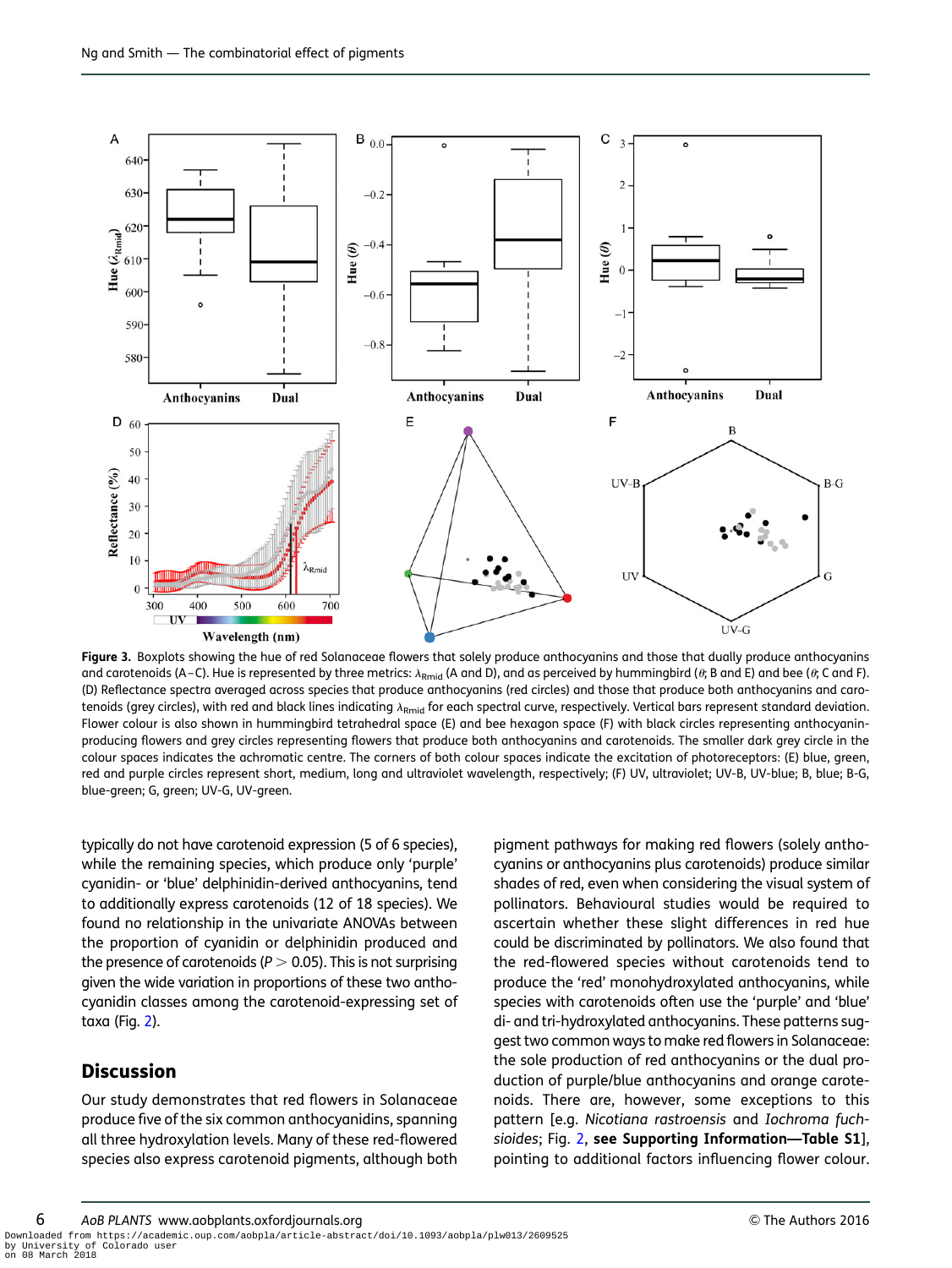Here, we discuss these findings in light of our current understanding of the evolution and development of red flowers across flowering plants.

#### The pigments underlying red flowers

Our results, along with previous studies, suggest that a diversity of pigments and combinations of pigments can make red flowers. Pelargonidin has most commonly been found to underlie red flower colouration, either alone (e.g. Ipomoea, Zufall and Rausher 2004; Des Marais and Rausher 2010; Iochroma, Smith and Rausher 2011; Penstemon, Wessinger and Rausher 2015) or in combination with cyanidin (e.g. Mimulus, Pollock et al. 1967; Aquilegia, Taylor 1984; Iochroma, A.E. Berardi, S. Hildreth, B.S.J. Winkel and S.D. Smith, in review). Cyanidin alone has also been reported (e.g. Phlox, Hopkins and Rausher 2011), and in some instances, cyanidin-producing flowers are red due to a lower vacuolar pH (e.g. Yoshida et al. 2003). In contrast, the use of delphinidin-based anthocyanins in red flowers appears to be rare, with only a few red-flowered species (e.g. Boronia elatior and Lathyrus grandiflorus) and varieties (e.g. Linum grandiflorum and Hydrangea hortensis) known to produce delphinidin-based anthocyanins (Robinson and Robinson 1931, 1934; Toki et al. 1995).

Our results show that red-flowered Solanaceae differ from other groups by most commonly using delphinidinbased anthocyanins, or a combination of delphinidin- and cyanidin-based anthocyanins to make red flowers. However, with the modifying effect of carotenoids on floral colour, these delphinidin- and cyanidin-producing Solanaceae have converged on the same floral hue as those producing red pelargonidin pigments (Fig. 3). There are some exceptions to this trend (Fig. 2), and in these cases, other factors, such as pH and cell shape, also likely play a role. For example, a lower vacuolar pH has previously been shown to contribute to red flower colouration in Petunia exserta, and cultivated varieties of Petunia and Calibrachoa (Griesbach 1996; Griesbach et al. 1999; Waterworth and Griesbach 2001). Overall, our results along with previous studies demonstrate that different anthocyanin pigments have been recruited for red flower production in different angiosperm lineages.

#### The mechanisms underlying red flower evolution

Molecular studies thus far suggest that the genetic and biochemical changes responsible for the evolution of flower colour differences may often be predictable (Streisfeld and Rausher 2011; Wessinger and Rausher 2012, 2014). Indeed, evolutionary transitions to red flowers have been shown to be associated with shifts towards less-hydroxylated pigments through the inactivation or down-regulation of the enzymes responsible for producing cyanidin- and delphinidin-based anthocyanins in a

wide range of taxa (Des Marais and Rausher 2010; Hopkins and Rausher 2011; Smith and Rausher 2011; Wessinger and Rausher 2012, 2014). However, our finding that a number of Solanaceae lineages make red flowers using delphinidin-based anthocyanins in combination with carotenoid pigments suggests that the addition of carotenoids may be another pathway to the evolution of red flowers, and therefore, the genetic changes underlying shifts to red flowers may not be as predictable as previously suggested.

The prevalence of carotenoids in red flowers underscores the need for an increased understanding of the genetic mechanisms controlling variation in the production of these pigments. Although the carotenoid biosynthetic pathway is deeply conserved and well characterized in a number of plant groups (Ruiz-Sola and Rodríguez-Concepción 2012), relatively little is known about the regulation of the pathway or about the types of mutations that can contribute to flower colour differences. Studies thus far suggest that changes in floral carotenoids are predominantly caused by differential expression of carotenoid biosynthetic genes, which could be due to either cisregulatory mutations at these loci or changes in their transcriptional regulators (Yamagishi et al. 2010; Zhu et al. 2010; Ohmiya 2013; Sagawa et al. 2016). However, in some cases, structural mutations in genes outside of the carotenoid biosynthetic pathway have also been implicated. For example, a loss-of-function mutation in a carotenoid cleavage dioxygenase (CCD) gene can block the breakdown of carotenoids into volatiles and thus cause an increase in floral carotenoid accumulation (e.g. Ohmiya et al. 2006; Zhang et al. 2015). Also, a gain-of-function mutation at the Orange/Or gene has also been shown to influence carotenoid accumulation in cauliflower by controlling the differentiation of chromoplasts from proplastids (Li et al. 2001). Together, these cases suggest that floral carotenoid production may evolve either through regulatory changes that alter the expression of carotenoid biosynthetic genes or by structural mutations in genes outside of the pathway. The lack of functional variation in the pathway genes suggests strong constraint on these enzymes, which may relate to the role of carotenoids as accessory pigments for photosynthesis (Hirschberg 2001). However, additional studies will be needed to identify the spectrum of mutations that can alter floral carotenoid production as well as the degree to which any of these genetic mechanisms are predictably involved in evolutionary flower colour transitions.

## The role of pleiotropy in red flower pigment production

Evolutionary shifts to red flowers are widely thought to be an adaptive response to pollinator-mediated selection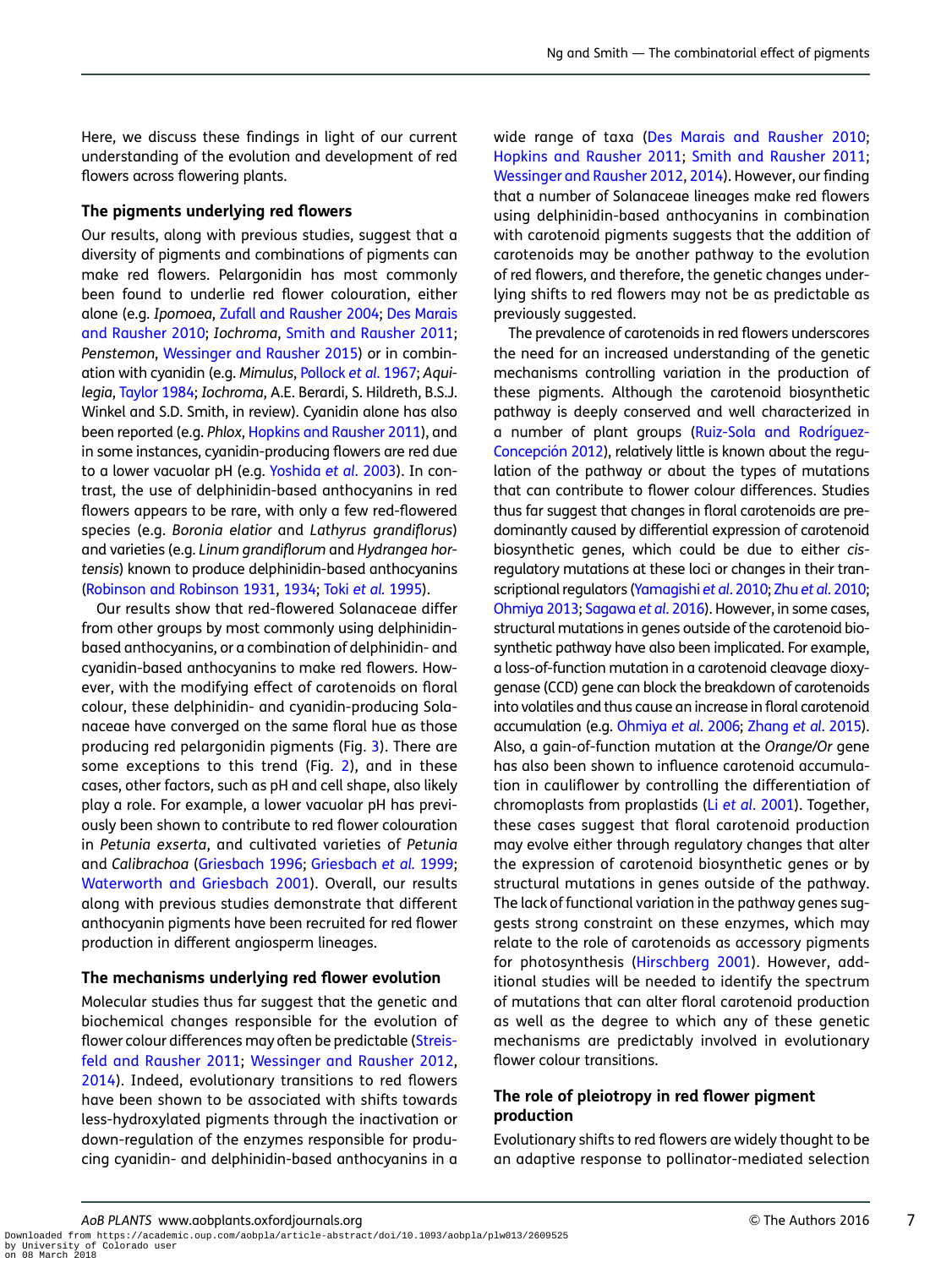(Fenster et al. 2004; Rodríquez-Gironés and Santamaría 2004; Muchhala et al. 2014). However, flower colour variation may also evolve indirectly through selection on nonfloral traits, such as leaf or fruit pigmentation (Armbruster 2002). Correlated variation in pigment intensity across plant tissues has been well documented in many species (Warren and Mackenzie 2001), but less is known about correlated variation in pigment type. In the case of redflowered species, vegetative tissue often appears to produce different types of pigments to those found in flowers (Des Marais and Rausher 2010; Wessinger and Rausher 2014), suggesting independent regulation of pigmentation in these tissues. Nonetheless, the potential for correlated changes in flower and fruit pigmentation is essentially unexplored.

Solanaceae provides an ideal system for future work to dissect the extent of correlated evolution in pigment production across plant tissues and the possible role of pleiotropy in flower colour evolution. In addition to its flower colour diversity (Knapp 2010), Solanaceae shows tremendous variation in fruit colour, including green, red, orange, yellow and purple hues (Knapp 2010; Dhar et al. 2015; Wang et al. 2015). As in flowers, both anthocyanin and carotenoids contribute to these colour differences in fruits (Galpaz et al. 2006; Sadilova et al. 2006; Paran and van der Knaap 2007; Lightbourn et al. 2008; Zeng et al. 2014). If evolutionary transitions in flower colour are correlated with changes in fruit colour, then the genetic architecture of pigmentation in these two tissues may involve pleiotropic loci (Smith 2016). In contrast, if pigmentation in these tissues is controlled by different loci, flower colour and fruit colour may evolve independently and respond to the distinct pressures imposed by pollinators, seed dispersers, predators and other agents of selection (Lomáscolo et al. 2010; Stournaras et al. 2013).

## **Conclusions**

Our study reveals that the convergent evolution of red flower colouration in Solanaceae is due to the recruitment of different pigment pathways and different classes of pigments. This pattern suggests that the underlying genetic changes are also likely to be diverse and may depend to some degree on the ancestral state in the clade where red flowers arose (Ng and Smith 2016). For example, if the ancestral state is yellow due to carotenoids, the transition to red flowers would almost certainly require novel expression of floral anthocyanins. In contrast, if the ancestral state is the presence of purple anthocyanins, red flowers could evolve either by novel production of floral carotenoids or by a shift towards the production of less-hydroxylated anthocyanins. Previous studies have provided us with strong candidate genes

for changes in floral anthocyanins (reviewed in Wessinger and Rausher 2012), and such mechanistic detail is beginning to emerge for floral carotenoids (Ohmiya et al. 2006; Zhang et al. 2015; Sagawa et al. 2016). By placing biochemical, phenotypic and genomic data into the context of a well-resolved phylogeny, future studies of redflowered Solanaceae and their relatives can trace the suite of changes required to achieve flower colour transitions and determine the degree to which the mechanisms involved depend on evolutionary history (Marazzi et al. 2012).

## Sources of Funding

This work was supported by a National Science Foundation grant to S.D.S. (NSF-DEB 1413855).

## Contributions by the Authors

Both authors contributed to data collection, analyses and manuscript preparation.

## Conflict of Interest Statement

None declared.

## Acknowledgements

We are extremely grateful to the Steere Herbarium at the New York Botanical Garden and the Herbarium of Institute of Biosciences (ICN) at the Federal University of Rio Grande do Sul for allowing us to obtain tissue samples from their herbarium collections. We thank Loreta Freitas and Robert Laport for assistance with sampling specimens, Andrea Berardi for help with the HPLC and two anonymous reviewers for constructive feedback on the manuscript.

## Supporting Information

The following additional information is available in the online version of this article –

Figure S1. Plot showing the floral hue of red-flowered Solanaceae species that solely produce anthocyanins and those that dually produce anthocyanins and carotenoids. Within these two groups, species are categorized by the highest produced type of anthocyanin (pelargonidin, cyanidin or delphinidin) and represented as dots.

Table S1. Pigment and source information for study species. The relative proportion of each anthocyanidin type and presence of carotenoids in the floral tissue of each species are included, in addition to the spectral hue, the part of the flower from which reflectance data were obtained and whether the species is polymorphic in flower colour.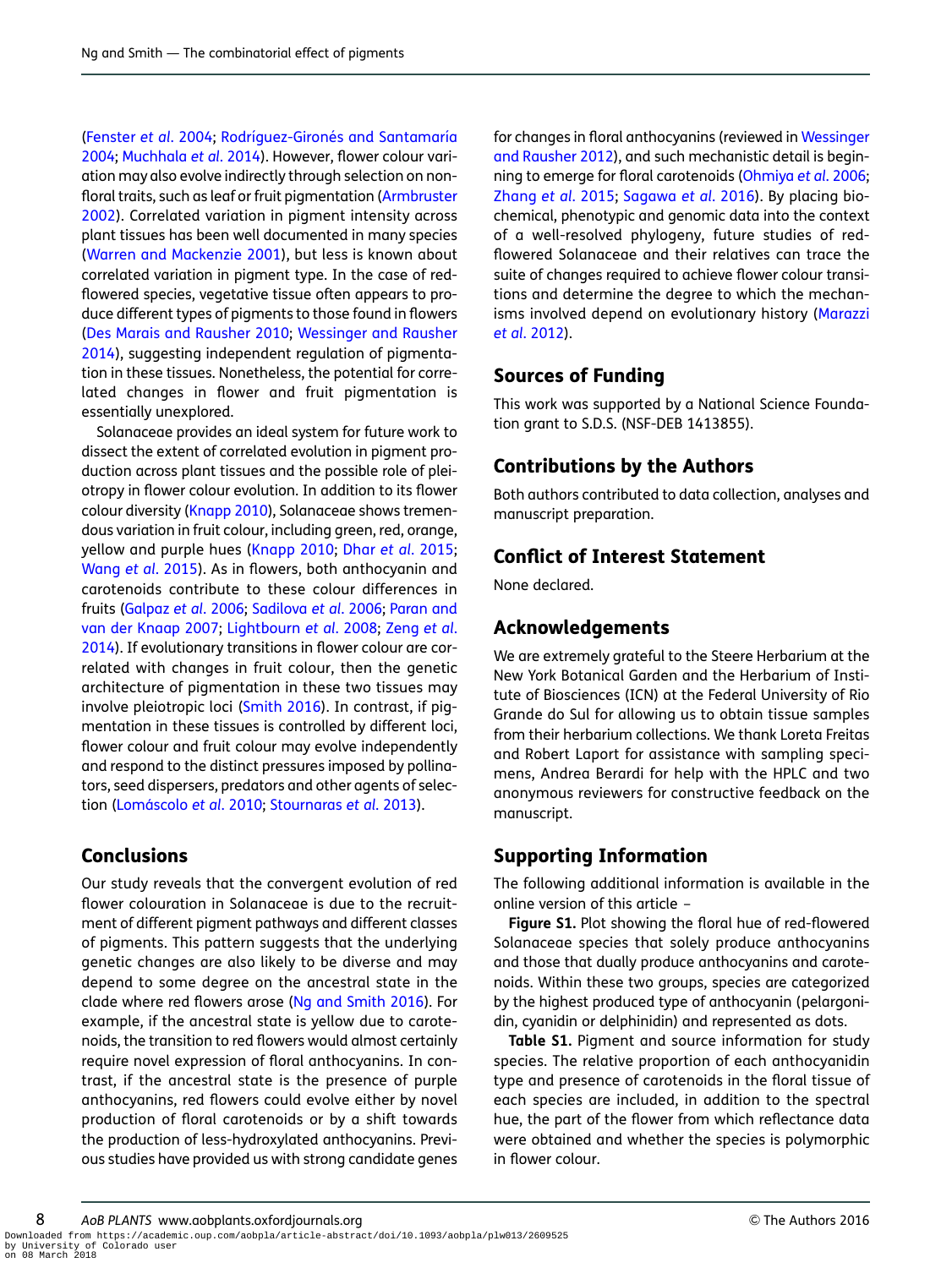Table S2. Non-phylogenetic and phylogenetic ANOVA results comparing the hue of red Solanaceae flowers that solely produce anthocyanins and those that additionally produce carotenoids. The results using three metrics of hue are shown: reflectance at the midpoint between the minimum and maximum reflectance  $(\lambda_{Rmid})$ , and metrics that consider how red flowers are perceived by hummingbirds and bees  $(\theta)$ .

Table S3. Results of non-phylogenetic and phylogenetic ANOVAs and MANOVAs testing the effect of pathway (anthocyanin or both anthocyanin and carotenoid) on the type of anthocyanin produced in red Solanaceae flowers.

# Literature Cited

- Anderson ER, Lovin ME, Richter SJ, Lacey EP. 2013. Multiple Plantago species (Plantaginaceae) modify floral reflectance and color in response to thermal change. American Journal of Botany 100: 2485 –2493.
- Ando T, Saito N, Tatsuzawa F, Kakefuda T, Yamakage K, Ohtani E, Koshi-ishi M, Matsusake Y, Kokubun H, Watanabe H, Tsukamoto T, Ueda Y, Hashimoto G, Marchesi E, Asakura K, Hara R, Seki H. 1999. Floral anthocyanins in wild taxa of Petunia (Solanaceae). Biochemical Systematics and Ecology 27:623 –650.
- Ando T, Tatsuzawa F, Saito N, Takahashi M, Tsunashima Y, Numajiri H, Watanabe H, Kokubun H, Hara R, Seki H, Hashimoto G. 2000. Differences in the floral anthocyanin content of red petunias and Petunia exserta. Phytochemistry 54:495-501.
- Armbruster WS. 2002. Can indirect selection and genetic context contribute to trait diversification? A transition-probability study of blossom-colour evolution in two genera. Journal of Evolutionary Biology 15:468 –486.
- Beale GH, Price JR, Sturgess VC. 1941. A survey of anthocyanins. VII. The natural selection of flower colour. Proceedings of the Royal Society B Biological Sciences 130:113-126.
- Bradshaw HD Jr, Schemske DW. 2003. Allele substitution at a flower colour locus produces a pollinator shift in monkeyflowers. Nature 426:176 –178.
- Brockington SF, Yang Y, Gandia-Herrero F, Covshoff S, Hibberd JM, Sage RF, Wong GKS, Moore MJ, Smith SA. 2015. Lineage-specific gene radiations underlie the evolution of novel betalain pigmentation in Caryophyllales. New Phytologist 207:1170-1180.
- Burnham KP, Anderson DR. 2002. Model selection and multi-model inference: a practical information-theoretic approach, 2nd edn. New York: Springer.
- Campbell DR, Waser NM, Melendez-Ackerman EJ. 1997. Analyzing pollinator-mediated selection in a plant hybrid zone: hummingbird visitation patterns on three spatial Scales. The American Naturalist 149:295 –315.
- Chittka L. 1992. The colour hexagon: a chromaticity diagram based on photoreceptor excitations as a generalized representation of colour opponency. Journal of Comparative Physiology A 170: 533 –543.
- Cronk Q, Ojeda I. 2008. Bird-pollinated flowers in an evolutionary and molecular context. Journal of Experimental Botany 59:715 –727.
- Cummings ME. 2007. Sensory trade-offs predict signal divergence in surfperch. Evolution 61:530-545.
- Des Marais DL, Rausher MD. 2010. Parallel evolution at multiple levels in the origin of hummingbird pollinated flowers in Ipomoea. Evolution 64:2044 –2054.
- Dhar MK, Sharma R, Koul A, Kaul S. 2015. Development of fruit color in Solanaceae: a story of two biosynthetic pathways. Briefings in Functional Genomics 14:199 –212.
- Endler JA, Mielke PW Jr. 2005. Comparing entire colour patterns as birds see them. Biological Journal of the Linnean Society 86: 405 –431.
- Felsenstein J. 1985. Phylogenies and the comparative method. The American Naturalist 125:1 –15.
- Fenster CB, Armbruster WS, Wilson P, Dudash MR, Thomson JD. 2004. Pollination syndromes and floral specialization. Annual Review of Ecology, Evolution, and Systematics 35:375 –403.
- Forkmann G. 1991. Flavonoids as flower pigments: the formation of the natural spectrum and its extension by genetic engineering. Plant Breeding 106:1-26.
- Galpaz N, Ronen G, Khalfa Z, Zamir D, Hirschberg J. 2006. A chromoplast-specific carotenoid biosynthesis pathway is revealed by cloning of the tomato white-flower locus. The Plant Cell 18:1947 –1960.
- Garland T Jr, Dickerman AW, Janis CM, Jones JA. 1993. Phylogenetic analysis of covariance by computer simulation. Systematic Biology 42:265 –292.
- Gould K, Davies KM, Winefield C. 2009. Anthocyanins: biosynthesis, functions, and applications. New York: Springer.
- Grant KA. 1966. A hypothesis concerning the prevalence of red coloration in California hummingbird flowers. The American Naturalist 100:85–97.
- Griesbach RJ. 1996. The inheritance of flower color in Petunia hybrida Vilm. Journal of Heredity 87:241 –245.
- Griesbach RJ, Stehmann JR, Meyer F. 1999. Anthocyanins in the "red" flowers of Petunia exserta. Phytochemistry 51:525 –528.
- Grotewold E. 2006. The genetics and biochemistry of floral pigments. Annual Review of Plant Biology 57:761 –780.
- Harborne JB. 1984. Phytochemical methods. London: Chapman and Hall.
- Herrera G, Zagal JC, Diaz M, Fernández MJ, Vielma A, Cure M, Martinez J, Bozinovic F, Palacios AG. 2008. Spectral sensitivities of photoreceptors and their role in colour discrimination in the green-backed firecrown hummingbird (Sephanoides sephaniodes). Journal of Comparative Physiology A 194:785 –794.
- Hirschberg J. 2001. Carotenoid biosynthesis in flowering plants. Current Opinion in Plant Biology 4:210 –218.
- Hofmann CM, Cronin TW, Omland KE. 2006. Using spectral data to reconstruct evolutionary changes in coloration: carotenoid color evolution in New World orioles. Evolution 60:1680 –1691.
- Hopkins R, Rausher MD. 2011. Identification of two genes causing reinforcement in the Texas wildflower Phlox drummondii. Nature 469:411 –414.
- Irwin RE, Strauss SY. 2005. Flower color microevolution in wild radish: evolutionary response to pollinator-mediated selection. The American Naturalist 165:225 –237.
- Knapp S. 2010. On 'various contrivances': pollination, phylogeny and flower form in the Solanaceae. Philosophical Transactions of the Royal Society B: Biological Sciences 365:449 –460.
- Li L, Paolillo DJ, Parthasarathy MV, Dimuzio EM, Garvin DF. 2001. A novel gene mutation that confers abnormal patterns of b-carotene accumulation in cauliflower (Brassica oleracea var. botrytis). The Plant Journal 26:59–67.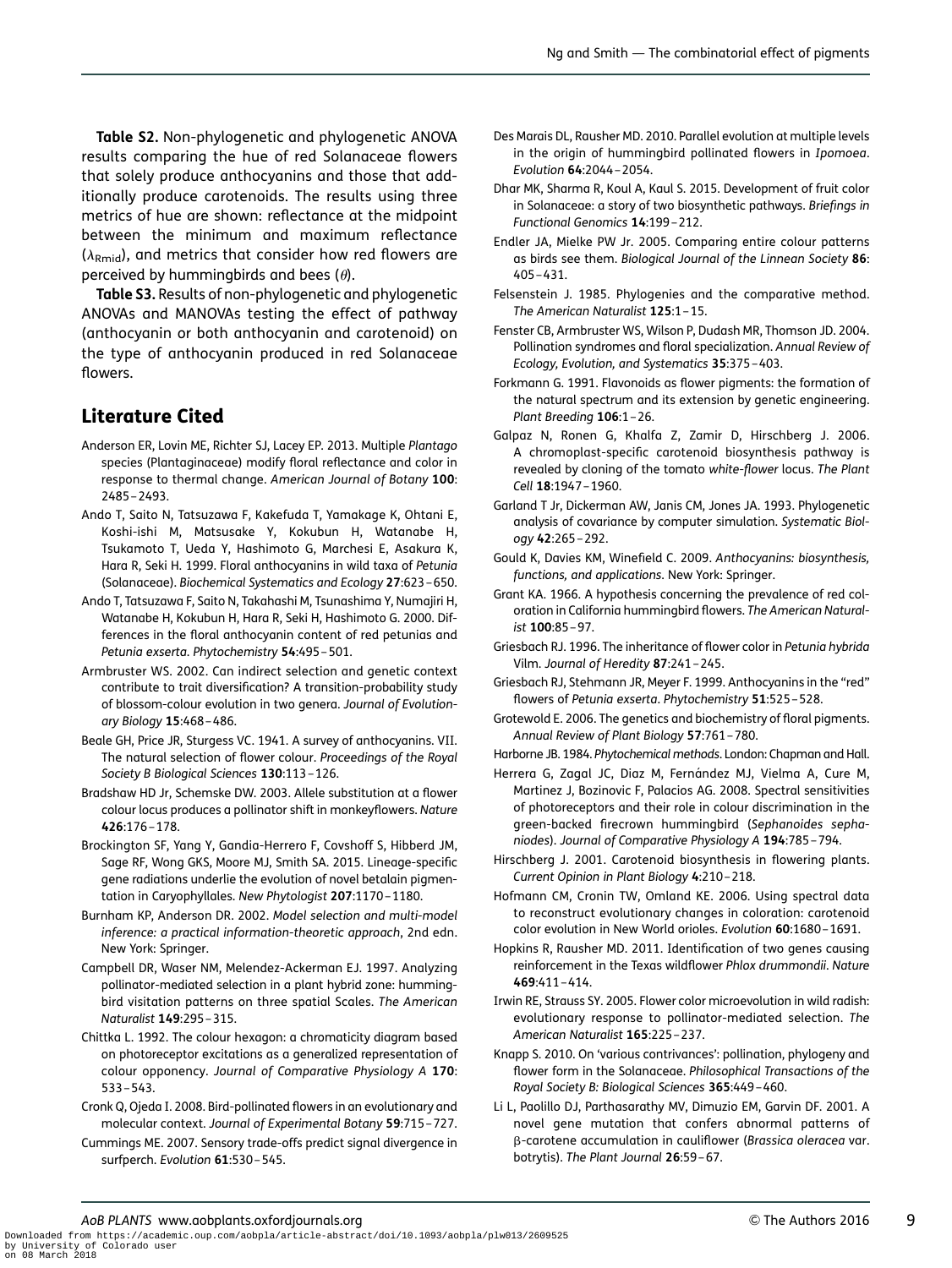- Lightbourn GJ, Griesbach RJ, Novotny JA, Clevidence BA, Rao DD, Stommel JR. 2008. Effects of anthocyanin and carotenoid combinations on foliage and immature fruit color of Capsicum annuum L. Journal of Heredity 99:105-111.
- Lomáscolo SB, Levey DJ, Kimball RT, Bolker BM, Alborn HT. 2010. Dispersers shape fruit diversity in Ficus (Moraceae). Proceedings of the National Academy of Sciences of the USA 107:14668-14672.
- Marazzi B, Ané C, Simon MF, Delgado-Salinas A, Luckow M, Sanderson MJ. 2012. Locating evolutionary precursors on a phylogenetic tree. Evolution 66:3918 –3930.
- Martins EP, Hansen TF. 1997. Phylogenies and the comparative method: a general approach to incorporating phylogenetic information into the analysis of interspecific data. The American Naturalist 149:646 –667.
- Menzel R, Backhaus W. 1991. Colour vision in insects. In: Gouras P, ed. Vision and visual dysfunction: the perception of colour. London: MacMillan, 262 –293.
- Miller JH, Miller PM, Deal RH. 1967. Anthocyanin synthesis in Salpiglossis sinuata. American Journal of Botany 54:1163 –1170.
- Mol J, Grotewold E, Koes R. 1998. How genes paint flowers and seeds. Trends in Plant Science 3:212 –217.
- Muchhala N, Johnsen S, Smith SD. 2014. Competition for hummingbird pollination shapes flower color variation in Andean Solanaceae. Evolution 68:2275 –2286.
- Ng J, Smith SD. 2016. Widespread flower color convergence in Solanaceae via alternate biochemical pathways. New Phytologist 209:407 –417.
- Ng J, Landeen EL, Logsdon RM, Glor RE. 2013. Correlation between Anolis lizard dewlap phenotype and environmental variation indicates adaptive divergence of a signal important to sexual selection and species recognition. Evolution 67:573 –582.
- Ohmiya A. 2011. Diversity of carotenoid composition in flower petals. Japan Agricultural Research Quarterly 45:163-171.
- Ohmiya A. 2013. Qualitative and quantitative control of carotenoid accumulation in flower petals. Scientia Horticulturae 163:10–19.
- Ohmiya A, Kishimoto S, Aida R, Yoshioka S, Sumitomo K. 2006. Carotenoid cleavage dioxygenase (CmCCD<sub>4a</sub>) contributes to white color formation in chrysanthemum petals. Plant Physiology 142:1193 –1201.
- Paran I, Van der Knaap E. 2007. Genetic and molecular regulation of fruit and plant domestication traits in tomato and pepper. Journal of Experimental Botany 58:3841 –3852.
- Perret M, Chautems A, Spichiger R, Kite G, Savolainen V. 2003. Systematics and evolution of tribe Sinningieae (Gesneriaceae): evidence from phylogenetic analyses of six plastid DNA regions and nuclear ncpGS. American Journal of Botany 90:445 –460.
- Pinheiro J, Bates D, Debroy S, Sarkar D, R Core Team. 2015. nlme: linear and nonlinear mixed effects models. R package version 3.1-120.<http://CRAN.R-project.org/package=nlme> (24 February 2015).
- Pollock HG, Vickery RK Jr, Wilson KG. 1967. Flavonoid pigments in Mimulus cardinalis and its related species. I. Anthocyanins. American Journal of Botany 54:695 –701.
- Pryke SR, Lawes MJ, Andersson S. 2001. Agonistic carotenoid signalling in male red-collared widowbirds: aggression related to the colour signal of both the territory owner and model intruder. Animal Behaviour 62:695 –704.
- Rausher MD. 2008. Evolutionary transitions in floral color. International Journal of Plant Sciences 169:7 –21.
- R Development Core Team. 2014. R: a language and environment for statistical computing. Vienna, Austria: R Foundation for Statistical Computing.<http://www.R-project.org/> (24 February 2015).
- Robinson GM, Robinson R. 1931. A survey of anthocyanins. I. Biochemical Journal 25:1687 –1705.
- Robinson GM, Robinson R. 1934. A survey of anthocyanins. IV. Biochemical Journal 28:1712 –1720.
- Rodríguez-Gironés MA, Santamaría L. 2004. Why are so many bird flowers red? PLoS Biology 2:e350.
- Ruiz-Sola MÁ, Rodríguez-Concepción M. 2012. Carotenoid biosynthesis in Arabidopsis: a colorful pathway. The Arabidopsis Book 10:e0158.
- Sadilova E, Stintzing F, Carle R. 2006. Anthocyanins, colour and antioxidant properties of eggplant (Solanum melongena L.) and violet pepper (Capsicum annuum L.) peel extracts. Zeitschrift für Naturforschung C 61:527 –535.
- Sagawa JM, Stanley LE, Lafountain AM, Frank HA, Liu C, Yuan YW. 2016. An R2R3-MYB transcription factor regulates carotenoid pigmentation in Mimulus lewisii flowers. New Phytologist 209: 1049 –1057.
- Särkinen T, Bohs L, Olmstead RG, Knapp S. 2013. A phylogenetic framework for evolutionary study of the nightshades (Solanaceae): a dated 1000-tip tree. BMC Evolutionary Biology 13:214.
- Schemske DW, Bradshaw HD. 1999. Pollinator preference and the evolution of floral traits in monkeyflowers (Mimulus). Proceedings of the National Academy of Sciences of the USA 96:11910 –11915.
- Smith SD. 2016. Pleiotropy and the evolution of floral integration. New Phytologist 209:80–85.
- Smith SD, Goldberg EE. 2015. Tempo and mode of flower color evolution. American Journal of Botany 102:1-12.
- Smith SD, Rausher MD. 2011. Gene loss and parallel evolution contribute to species difference in flower color. Molecular Biology and Evolution 28:2799 –2810.
- Stoddard MC, Prum RO. 2008. Evolution of avian plumage color in a tetrahedral color space: a phylogenetic analysis of New World buntings. The American Naturalist 171:755 –776.
- Stournaras KE, Lo E, Böhning-Gaese K, Cazetta E, Matthias Dehling D, Schleuning M, Stoddard MC, Donoghue MJ, Prum RO, Martin Schaefer H. 2013. How colourful are fruits? Limited colour diversity in fleshy fruits on local and global scales. New Phytologist 198:617 –629.
- Strauss SY, Irwin RE, Lambrix VM. 2004. Optimal defence theory and flower petal colour predict variation in the secondary chemistry of wild radish. Journal of Ecology 92:132-141.
- Streisfeld MA, Rausher MD. 2009a. Altered trans-regulatory control of gene expression in multiple anthocyanin genes contributes to adaptive flower color evolution in Mimulus aurantiacus. Molecular Biology and Evolution 26:433 –444.
- Streisfeld MA, Rausher MD. 2009b. Genetic changes contributing to the parallel evolution of red floral pigmentation among Ipomoea species. New Phytologist 183:751 –763.
- Streisfeld MA, Rausher MD. 2011. Population genetics, pleiotropy, and the preferential fixation of mutations during adaptive evolution. Evolution 65:629 –642.
- Tanaka Y, Sasaki N, Ohmiya A. 2008. Biosynthesis of plant pigments: anthocyanins, betalains and carotenoids. The Plant Journal 54: 733 –749.